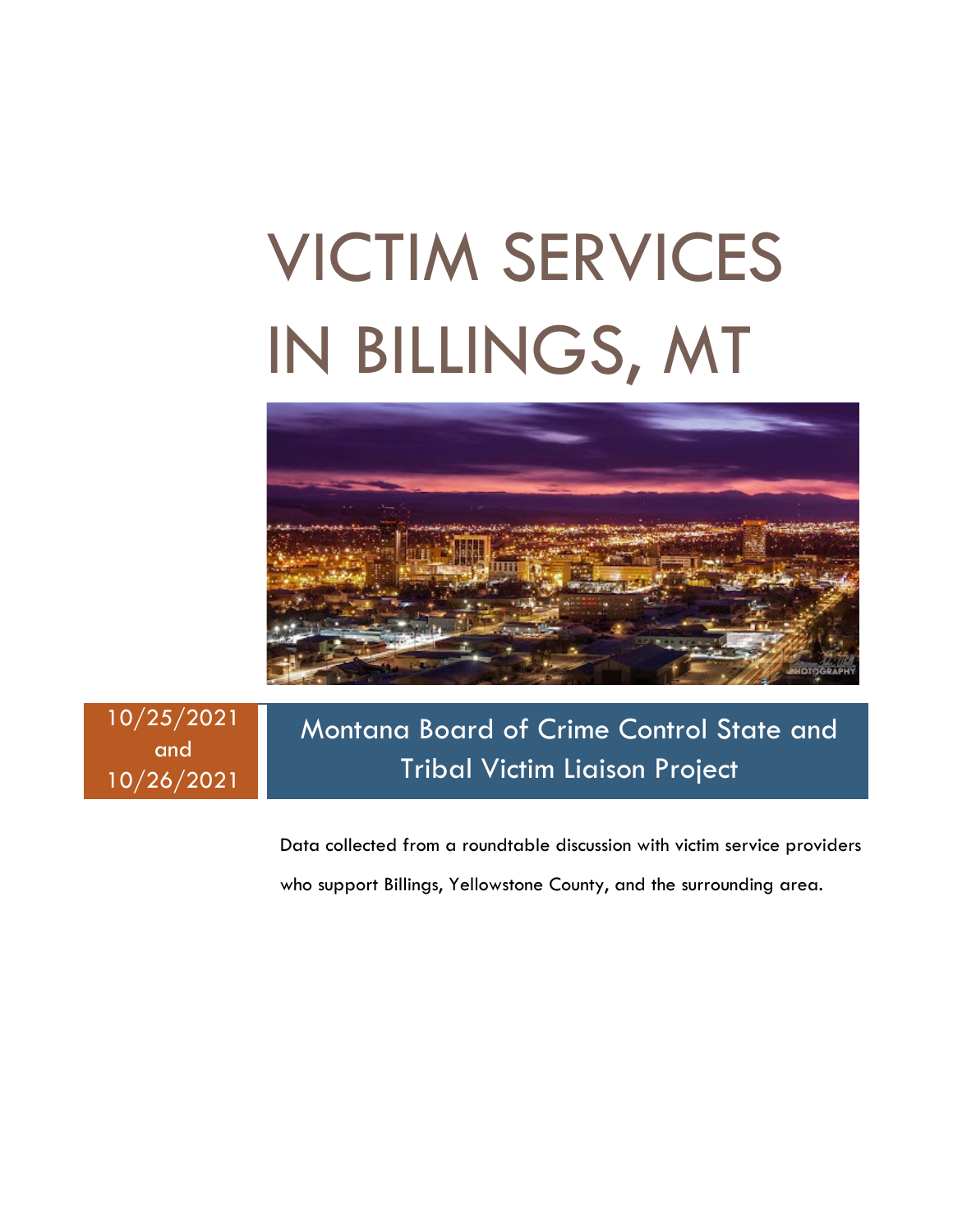## Victim Services in Billings, MT

## **MONTANA BOARD OF CRIME CONTROL STATE AND TRIBAL VICTIM LIAISON PROJECT**

## PARTICIPANTS

Thanks to the graciousness of Rocky Mountain Tribal Leader's Council, a myriad of service providers came together to discuss victim services, gaps in the system, and solutions for those gaps. Those participating in the roundtable included:

- CASA of Yellowstone County
- Angela's Piazza: Women's Drop-in Center
- Billings City Attorney's Office
- Alternatives
- Montana Department of Corrections
- Yellowstone County Justice Court
- FBI
- Rocky Mountain Tribal Leader's Council
- Montana Legal Services Association
- Yellowstone County Attorney's Office

## **Services Represented**

Those who were able to participate, filled out a quick questionnaire addressing the services they provide to the Billings city, Yellowstone county, or surrounding areas. Based on those surveys, this was the data collected:

| <b>Type of Services</b>                     | <b>Count of Services</b> |
|---------------------------------------------|--------------------------|
| Criminal/Civil Justice System Assistance    | 5                        |
| Crisis Intervention                         | 3                        |
| <b>Emotional Support or Safety Services</b> | 5                        |
| <b>Financial Assistance</b>                 |                          |
| Information and Referral                    | 9                        |
| Legal Services                              | 3                        |
| Other                                       | 2                        |
| Personal Advocacy/Accompaniment             |                          |
| <b>Shelter/Housing Services</b>             |                          |
| <b>Training and Technical Assistance</b>    |                          |
| <b>Transportation Assistance</b>            |                          |
| <b>Grand Total</b>                          | 39                       |

Other services were listed as:

- Advocacy for youth in dependency and neglect cases, facilitating and recommending services to CPS and the judge
- Offender monitoring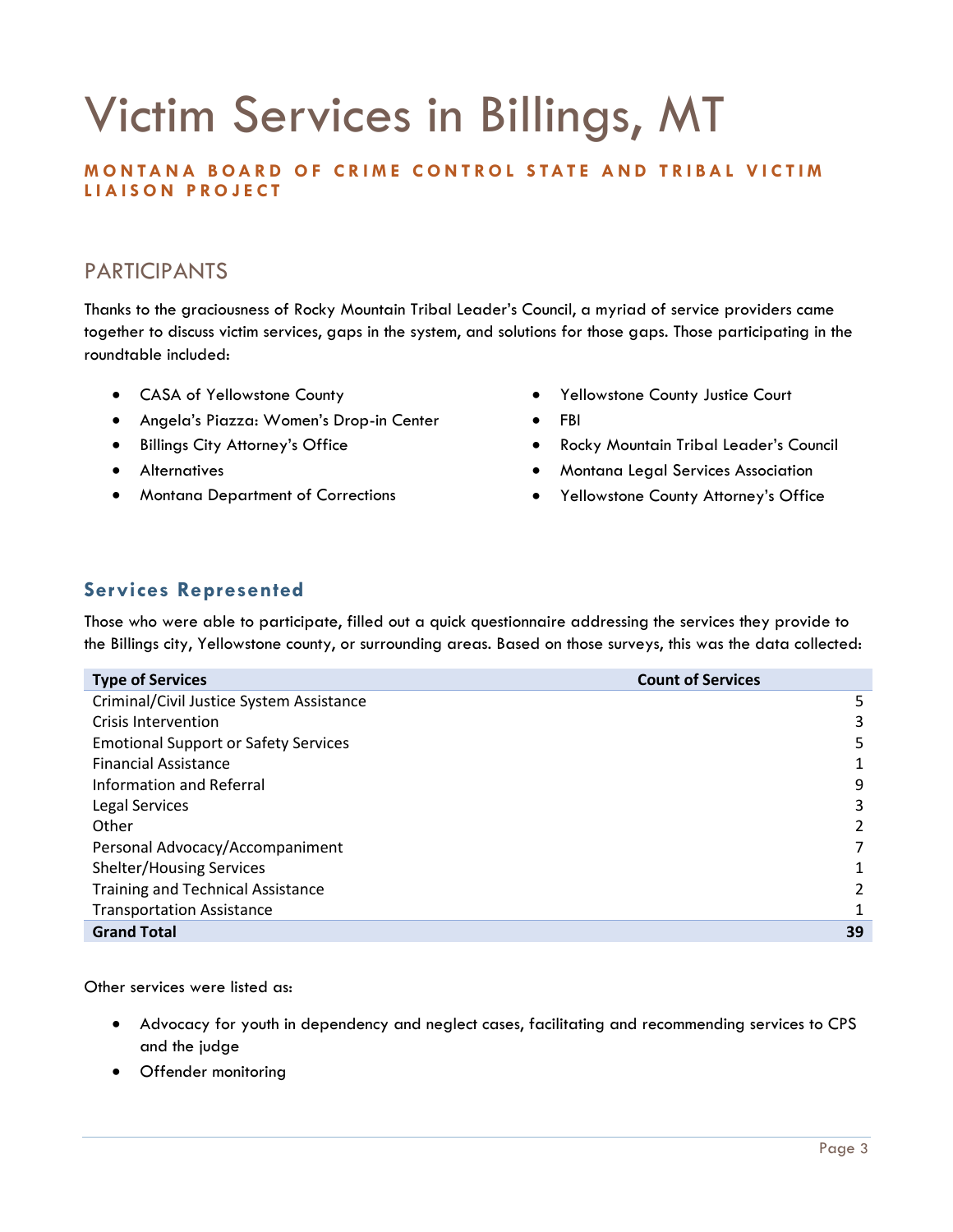

## **Gaps and Solutions Discussed**

### *Gaps Identified:*

- Disconnect between systems (Criminal, Civil, Juvenile, ect)
- Lack of understanding of the infrastructure (What is the roadmap?)
- Rural Resources
- Sharing of information (Tribal, City, County, State, Federal)
- Continuity of Care
- **Childcare**
- **Transportation**
- Strong meaningful collaborations
- Understanding all the players, (service providers, roles, ect.) and the who, what, where, when and why of what they provide.
- Timeliness in getting to victims (being able to help right away).
- Law Enforcement based services